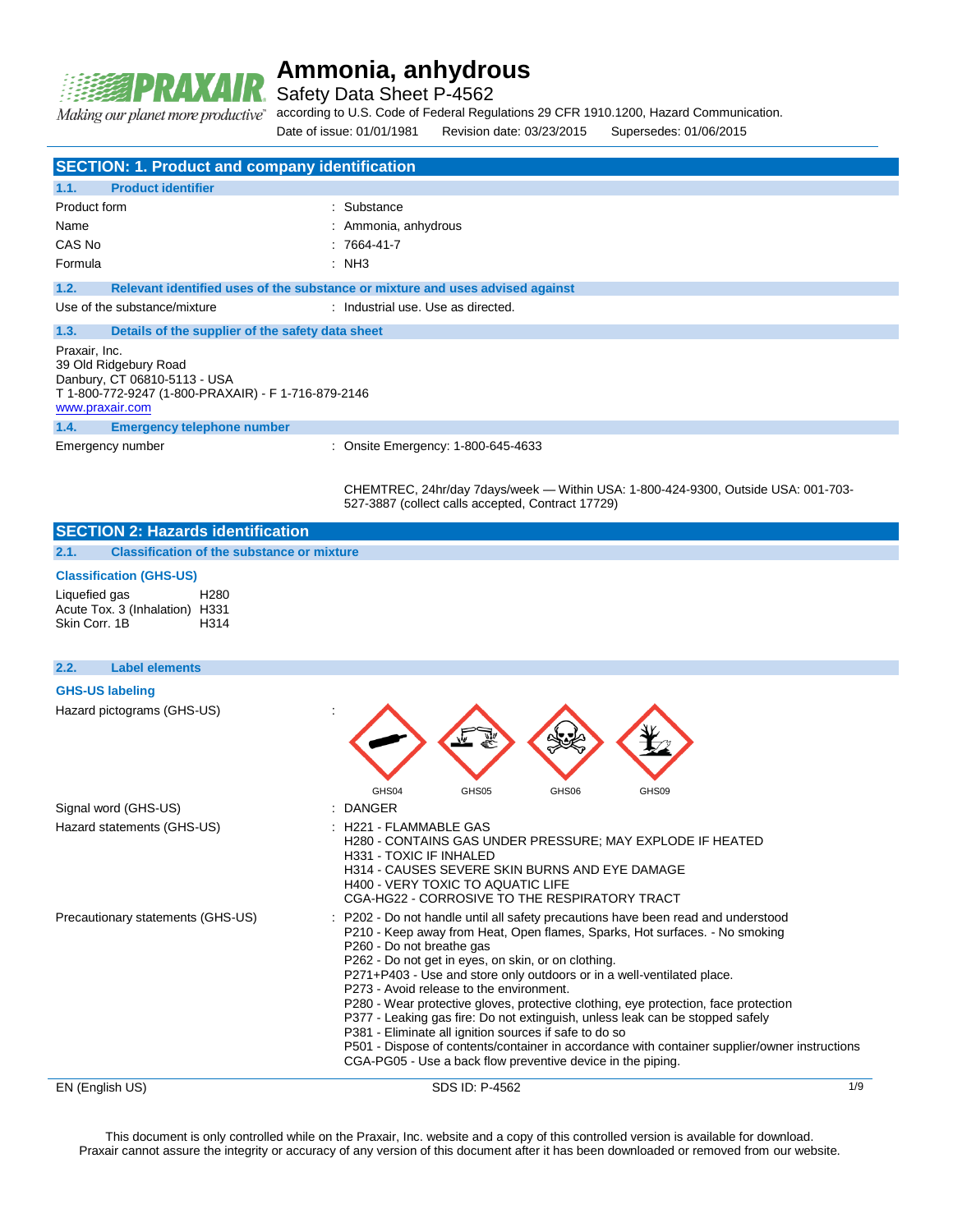

Safety Data Sheet P-4562

according to U.S. Code of Federal Regulations 29 CFR 1910.1200, Hazard Communication. Making our planet more productive"

Date of issue: 01/01/1981 Revision date: 03/23/2015 Supersedes: 01/06/2015 CGA-PG20+CGA-PG10 - Use only with equipment of compatible materials of construction and rated for cylinder pressure. CGA-PG12 - Do not open valve until connected to equipment prepared for use. CGA-PG06 - Close valve after each use and when empty. CGA-PG02 - Protect from sunlight when ambient temperature exceeds 52°C (125°F).

| 2.3.           | <b>Other hazards</b>                  |                                                       |
|----------------|---------------------------------------|-------------------------------------------------------|
| classification | Other hazards not contributing to the | : Contact with liquid may cause cold burns/frostbite. |
| 2.4.           | Unknown acute toxicity (GHS US)       |                                                       |
|                |                                       | No data available                                     |

|  | <b>SECTION 3: Composition/information on ingredients</b> |  |  |
|--|----------------------------------------------------------|--|--|
|--|----------------------------------------------------------|--|--|

| 3.1.               | <b>Substance</b>   |                           |               |
|--------------------|--------------------|---------------------------|---------------|
| <b>Name</b>        |                    | <b>Product identifier</b> | $\frac{9}{6}$ |
| (Main constituent) | Ammonia, anhydrous | (CAS No) 7664-41-7        | 100           |

**3.2. Mixture**

Not applicable

| <b>SECTION 4: First aid measures</b>                                |                                                                                                                                                                                                                                                             |
|---------------------------------------------------------------------|-------------------------------------------------------------------------------------------------------------------------------------------------------------------------------------------------------------------------------------------------------------|
| 4.1.<br><b>Description of first aid measures</b>                    |                                                                                                                                                                                                                                                             |
| First-aid measures after inhalation                                 | : Remove victim to uncontaminated area wearing self contained breathing apparatus. Keep<br>victim warm and rested. Call a doctor. Apply artificial respiration if breathing stopped.                                                                        |
| First-aid measures after skin contact                               | : In case of contact, immediately flush affected areas with plenty of water for at least 15 minutes<br>while removing contaminated clothing and shoes. Call a physician. Wash clothing before reuse.<br>Discard contaminated shoes.                         |
| First-aid measures after eye contact                                | : Immediately flush eyes thoroughly with water for at least 15 minutes. Hold the evelids open and<br>away from the eyeballs to ensure that all surfaces are flushed thoroughly. Contact an<br>ophthalmologist immediately. Get immediate medical attention. |
| First-aid measures after ingestion                                  | : Ingestion is not considered a potential route of exposure.                                                                                                                                                                                                |
| 4.2.<br>Most important symptoms and effects, both acute and delayed |                                                                                                                                                                                                                                                             |
|                                                                     | No additional information available                                                                                                                                                                                                                         |

**4.3. Indication of any immediate medical attention and special treatment needed**

Treat with corticosteroid spray as soon as possible after inhalation. Obtain medical assistance.

|                           | <b>SECTION 5: Firefighting measures</b>               |                                                                                                                                                                                                                                                                                                                                                                                                                                                                                                             |
|---------------------------|-------------------------------------------------------|-------------------------------------------------------------------------------------------------------------------------------------------------------------------------------------------------------------------------------------------------------------------------------------------------------------------------------------------------------------------------------------------------------------------------------------------------------------------------------------------------------------|
| 5.1.                      | <b>Extinguishing media</b>                            |                                                                                                                                                                                                                                                                                                                                                                                                                                                                                                             |
|                           | Suitable extinguishing media                          | : Carbon dioxide, Dry chemical, Water spray or fog.                                                                                                                                                                                                                                                                                                                                                                                                                                                         |
| 5.2.                      | Special hazards arising from the substance or mixture |                                                                                                                                                                                                                                                                                                                                                                                                                                                                                                             |
| Reactivity                |                                                       | : No reactivity hazard other than the effects described in sub-sections below.                                                                                                                                                                                                                                                                                                                                                                                                                              |
| 5.3.                      | <b>Advice for firefighters</b>                        |                                                                                                                                                                                                                                                                                                                                                                                                                                                                                                             |
| Firefighting instructions |                                                       | : Take care not to extinguish flames. If flames are accidentally extinguished, explosive re-<br>ignition may occur. Allow fire to burn out.                                                                                                                                                                                                                                                                                                                                                                 |
|                           |                                                       | Evacuate all personnel from the danger area. Use self-contained breathing apparatus (SCBA)<br>and protective clothing. Immediately cool containers with water from maximum distance. Stop<br>flow of gas if safe to do so, while continuing cooling water spray. Remove ignition sources if<br>safe to do so. Remove containers from area of fire if safe to do so. On-site fire brigades must<br>comply with OSHA 29 CFR 1910.156 and applicable standards under 29 CFR 1910 Subpart<br>L-Fire Protection. |
|                           | Protection during firefighting                        | : Compressed gas: asphyxiant. Suffocation hazard by lack of oxygen.                                                                                                                                                                                                                                                                                                                                                                                                                                         |
|                           | Special protective equipment for fire fighters        | : Wear gas tight chemically protective clothing in combination with self contained breathing<br>apparatus. Standard protective clothing and equipment (Self Contained Breathing Apparatus)<br>for fire fighters.                                                                                                                                                                                                                                                                                            |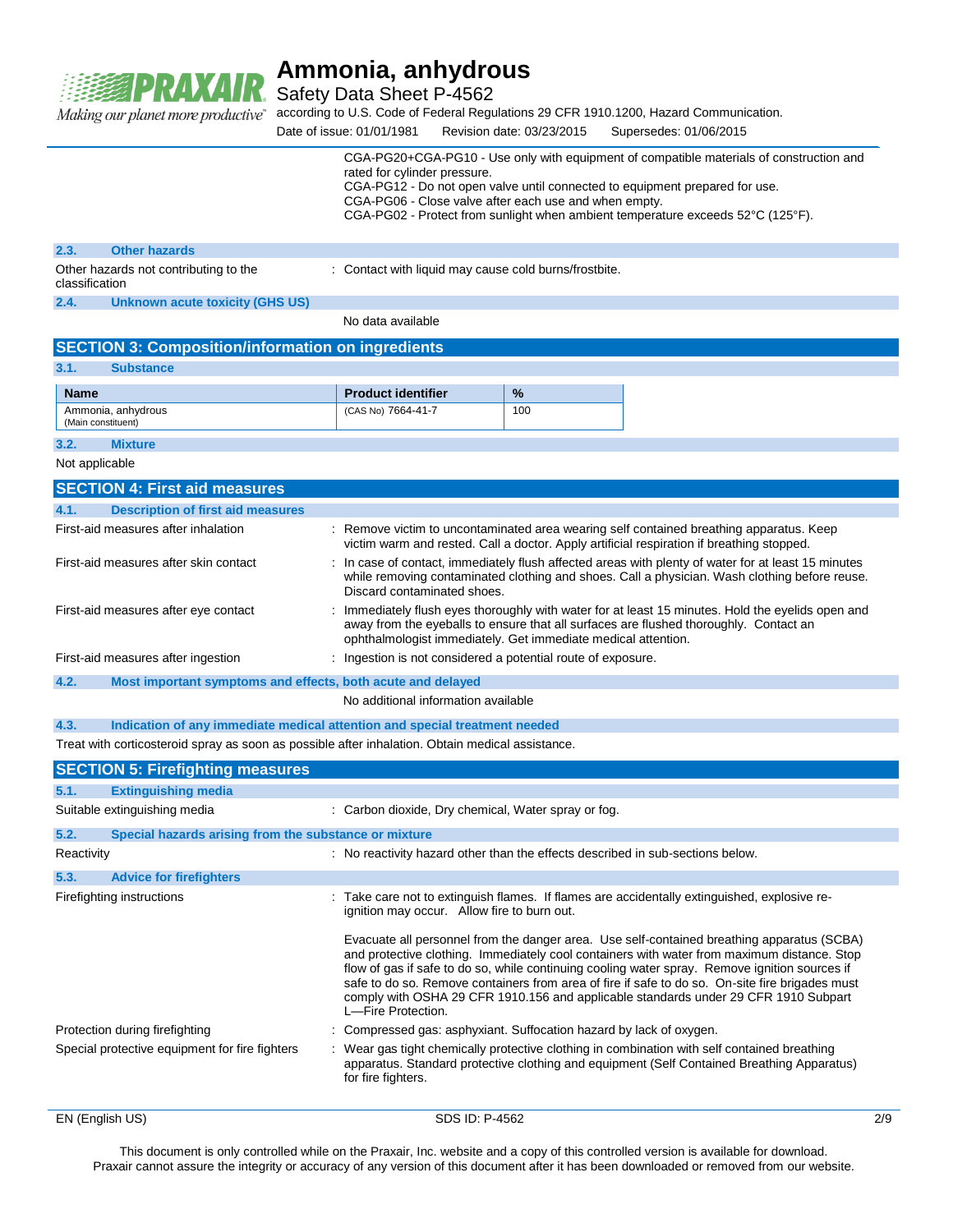

Safety Data Sheet P-4562

according to U.S. Code of Federal Regulations 29 CFR 1910.1200, Hazard Communication.

Date of issue: 01/01/1981 Revision date: 03/23/2015 Supersedes: 01/06/2015

|                                                      | : Heat of fire can build pressure in cylinder and cause it to rupture. No part of a cylinder should<br>be subjected to a temperature higher than 125°F (52°C). Cylinders are equipped with a<br>pressure-relief device. (Exceptions may exist where authorized by DOT, in this case where<br>cylinders contain less than 165 pounds of product.) If leaking or spilled product catches fire, do<br>not extinguish flames. Flammable and toxic vapors may spread from leak and could explode if<br>reignited. Vapors can be ignited by pilot lights, other flames, smoking, sparks, heaters,<br>electrical equipment, static discharge, or other ignition sources at locations distant from product<br>handling point. Explosive atmospheres may linger. Before entering area, especially confined<br>areas, check atmosphere with an appropriate device. Reverse flow into cylinder may cause<br>rupture. To protect persons from cylinder fragments and toxic fumes if a rupture occurs, totally<br>evacuate the area if the fire cannot be brought under immediate control.                |
|------------------------------------------------------|----------------------------------------------------------------------------------------------------------------------------------------------------------------------------------------------------------------------------------------------------------------------------------------------------------------------------------------------------------------------------------------------------------------------------------------------------------------------------------------------------------------------------------------------------------------------------------------------------------------------------------------------------------------------------------------------------------------------------------------------------------------------------------------------------------------------------------------------------------------------------------------------------------------------------------------------------------------------------------------------------------------------------------------------------------------------------------------------|
| <b>SECTION 6: Accidental release measures</b>        |                                                                                                                                                                                                                                                                                                                                                                                                                                                                                                                                                                                                                                                                                                                                                                                                                                                                                                                                                                                                                                                                                              |
|                                                      | Personal precautions, protective equipment and emergency procedures                                                                                                                                                                                                                                                                                                                                                                                                                                                                                                                                                                                                                                                                                                                                                                                                                                                                                                                                                                                                                          |
|                                                      | : Evacuate personnel to a safe area.<br>Appropriate self-contained breathing apparatus may be<br>required. Approach suspected leak area with caution. Remove all sources of ignition. if safe<br>to do so. Reverse flow into cylinder may cause rupture. Reduce gas with fog or fine water<br>spray. Stop flow of product if safe to do so. Ventilate area or move container to a well-<br>ventilated area. Flammable gas may spread from leak. Before entering the area, especially a<br>confined area, check the atmosphere with an appropriate device.                                                                                                                                                                                                                                                                                                                                                                                                                                                                                                                                    |
| For non-emergency personnel                          |                                                                                                                                                                                                                                                                                                                                                                                                                                                                                                                                                                                                                                                                                                                                                                                                                                                                                                                                                                                                                                                                                              |
|                                                      | No additional information available                                                                                                                                                                                                                                                                                                                                                                                                                                                                                                                                                                                                                                                                                                                                                                                                                                                                                                                                                                                                                                                          |
| For emergency responders                             |                                                                                                                                                                                                                                                                                                                                                                                                                                                                                                                                                                                                                                                                                                                                                                                                                                                                                                                                                                                                                                                                                              |
|                                                      | No additional information available                                                                                                                                                                                                                                                                                                                                                                                                                                                                                                                                                                                                                                                                                                                                                                                                                                                                                                                                                                                                                                                          |
| <b>Environmental precautions</b>                     |                                                                                                                                                                                                                                                                                                                                                                                                                                                                                                                                                                                                                                                                                                                                                                                                                                                                                                                                                                                                                                                                                              |
|                                                      | Prevent waste from contaminating the surrounding environment. Prevent soil and water pollution.<br>Dispose of contents/container in accordance with local/regional/national/international regulations.<br>Contact supplier for any special requirements.                                                                                                                                                                                                                                                                                                                                                                                                                                                                                                                                                                                                                                                                                                                                                                                                                                     |
| Methods and material for containment and cleaning up |                                                                                                                                                                                                                                                                                                                                                                                                                                                                                                                                                                                                                                                                                                                                                                                                                                                                                                                                                                                                                                                                                              |
|                                                      | No additional information available                                                                                                                                                                                                                                                                                                                                                                                                                                                                                                                                                                                                                                                                                                                                                                                                                                                                                                                                                                                                                                                          |
| <b>Reference to other sections</b>                   |                                                                                                                                                                                                                                                                                                                                                                                                                                                                                                                                                                                                                                                                                                                                                                                                                                                                                                                                                                                                                                                                                              |
|                                                      | See also sections 8 and 13.                                                                                                                                                                                                                                                                                                                                                                                                                                                                                                                                                                                                                                                                                                                                                                                                                                                                                                                                                                                                                                                                  |
|                                                      |                                                                                                                                                                                                                                                                                                                                                                                                                                                                                                                                                                                                                                                                                                                                                                                                                                                                                                                                                                                                                                                                                              |
|                                                      |                                                                                                                                                                                                                                                                                                                                                                                                                                                                                                                                                                                                                                                                                                                                                                                                                                                                                                                                                                                                                                                                                              |
|                                                      | : Do not breathe gas/vapor. Avoid all contact with skin, eyes, or clothing. Emergency eye wash<br>fountains and safety showers should be available in the immediate vicinity of any potential<br>exposure.                                                                                                                                                                                                                                                                                                                                                                                                                                                                                                                                                                                                                                                                                                                                                                                                                                                                                   |
|                                                      | Keep away from heat, hot surfaces, sparks, open flames and other ignition sources. No<br>smoking. Use only non-sparking tools. Use only explosion-proof equipment.                                                                                                                                                                                                                                                                                                                                                                                                                                                                                                                                                                                                                                                                                                                                                                                                                                                                                                                           |
|                                                      | Wear leather safety gloves and safety shoes when handling cylinders. Protect cylinders from<br>physical damage; do not drag, roll, slide or drop. While moving cylinder, always keep in place<br>removable valve cover. Never attempt to lift a cylinder by its cap; the cap is intended solely to<br>protect the valve. When moving cylinders, even for short distances, use a cart (trolley, hand<br>truck, etc.) designed to transport cylinders. Never insert an object (e.g., wrench, screwdriver,<br>pry bar) into cap openings; doing so may damage the valve and cause a leak. Use an<br>adjustable strap wrench to remove over-tight or rusted caps. Slowly open the valve. If the<br>valve is hard to open, discontinue use and contact your supplier. Close the container valve<br>after each use; keep closed even when empty. Never apply flame or localized heat directly to<br>any part of the container. High temperatures may damage the container and could cause the<br>pressure relief device to fail prematurely, venting the container contents. For other precautions |
|                                                      | Other information<br>General measures<br><b>SECTION 7: Handling and storage</b><br><b>Precautions for safe handling</b><br>Precautions for safe handling                                                                                                                                                                                                                                                                                                                                                                                                                                                                                                                                                                                                                                                                                                                                                                                                                                                                                                                                     |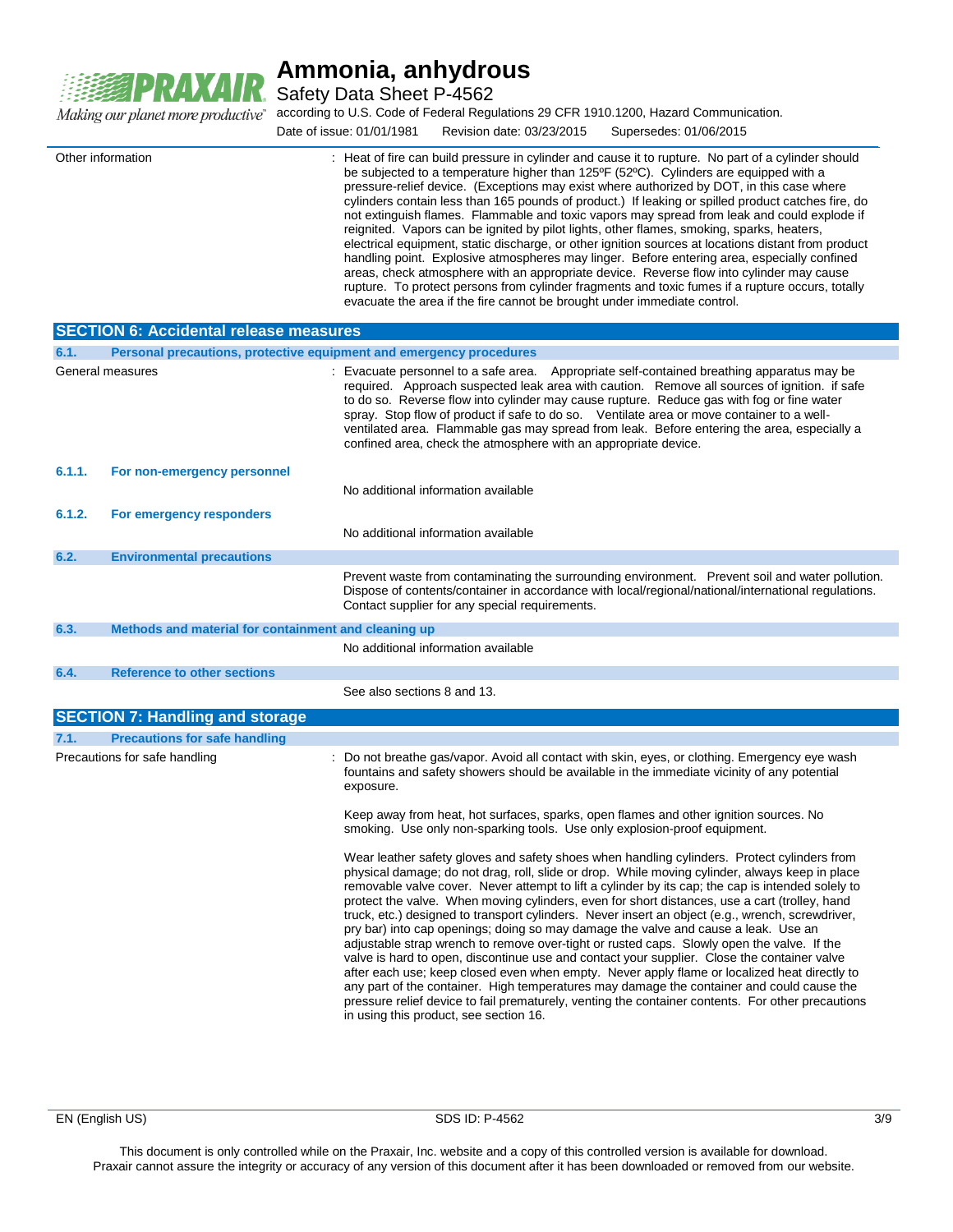

Safety Data Sheet P-4562

Making our planet more productive"

according to U.S. Code of Federal Regulations 29 CFR 1910.1200, Hazard Communication.

Date of issue: 01/01/1981 Revision date: 03/23/2015 Supersedes: 01/06/2015

**7.2. Conditions for safe storage, including any incompatibilities**

Storage conditions **interpretatal in a cool**, well-ventilated place. Store and use with adequate ventilation. Store only where temperature will not exceed 125°F (52°C). Firmly secure containers upright to keep them from falling or being knocked over. Install valve protection cap, if provided, firmly in place by hand. Store full and empty containers separately. Use a first-in, first-out inventory system to prevent storing full containers for long periods. OTHER PRECAUTIONS FOR HANDLING, STORAGE, AND USE: When handling product under pressure, use piping and equipment adequately designed to withstand the pressures to be encountered. Never work on a pressurized system. Use a back flow preventive device in the piping. Gases can cause rapid suffocation because of oxygen deficiency; store and use

with adequate ventilation. If a leak occurs, close the container valve and blow down the system in a safe and environmentally correct manner in compliance with all international, federal/national, state/provincial, and local laws; then repair the leak. Never place a container where it may become part of an electrical circuit.

#### **7.3. Specific end use(s)**

None.

#### **SECTION 8: Exposure controls/personal protection**

**8.1. Control parameters Ammonia, anhydrous (7664-41-7)** ACGIH ACGIH TLV-TWA (ppm) 25 ppm ACGIH ACGIH RU-STEL (ppm) 35 ppm USA OSHA OSHA PEL (TWA) (mg/m³) 35 mg/m³ USA OSHA **OSHA PEL (TWA) (ppm)** 50 ppm

**8.2. Exposure controls** Appropriate engineering controls : Use a local exhaust system, if necessary, to prevent oxygen deficiency and to keep hazardous fumes and gases below all applicable limits in the worker's breathing zone. MECHANICAL ENGINEERING CONTROLS: Not recommended as a primary ventilation system to control worker's exposure. USE ONLY IN A CLOSED SYSTEM. An explosion-proof, corrosionresistant, forced-draft fume hood is preferred. Personal protective equipment : Wear metatarsal shoes and work gloves for cylinder handling, and protective clothing where needed. Wear appropriate chemical gloves (e.g. neoprene, nitrile, etc.) during cylinder changeout or wherever contact with product is possible. Select per OSHA 29 CFR 1910.132, 1910.136, and 1910.138. Eye protection **interprotection** : Wear safety glasses when handling cylinders; vapor-proof goggles and a face shield during cylinder changeout or whenever contact with product is possible. Select eye protection in accordance with OSHA 29 CFR 1910.133. Skin and body protection : Wear metatarsal shoes and work gloves for cylinder handling, and protective clothing where needed. Wear appropriate chemical gloves (e.g. neoprene, nitrile, etc.) during cylinder changeout or wherever contact with product is possible. Select per OSHA 29 CFR 1910.132, 1910.136, and 1910.138. Respiratory protection : When workplace conditions warrant respirator use, follow a respiratory protection program that meets OSHA 29 CFR 1910.134, ANSI Z88.2, or MSHA 30 CFR 72.710 (where applicable). Use an air-supplied or air-purifying cartridge if the action level is exceeded. Ensure that the respirator has the appropriate protection factor for the exposure level. If cartridge type respirators are used, the cartridge must be appropriate for the chemical exposure (e.g., an organic vapor cartridge). For emergencies or instances with unknown exposure levels, use a self-contained breathing apparatus (SCBA). Thermal hazard protection : Wear cold insulating gloves when transfilling or breaking transfer connections. Environmental exposure controls : Refer to local regulations for restriction of emissions to the atmosphere. See section 13 for specific methods for waste gas treatment. Other information **interest and the suitable chemically resistant protective clothing readily available for emergency use.** Wear leather safety gloves and safety shoes when handling cylinders.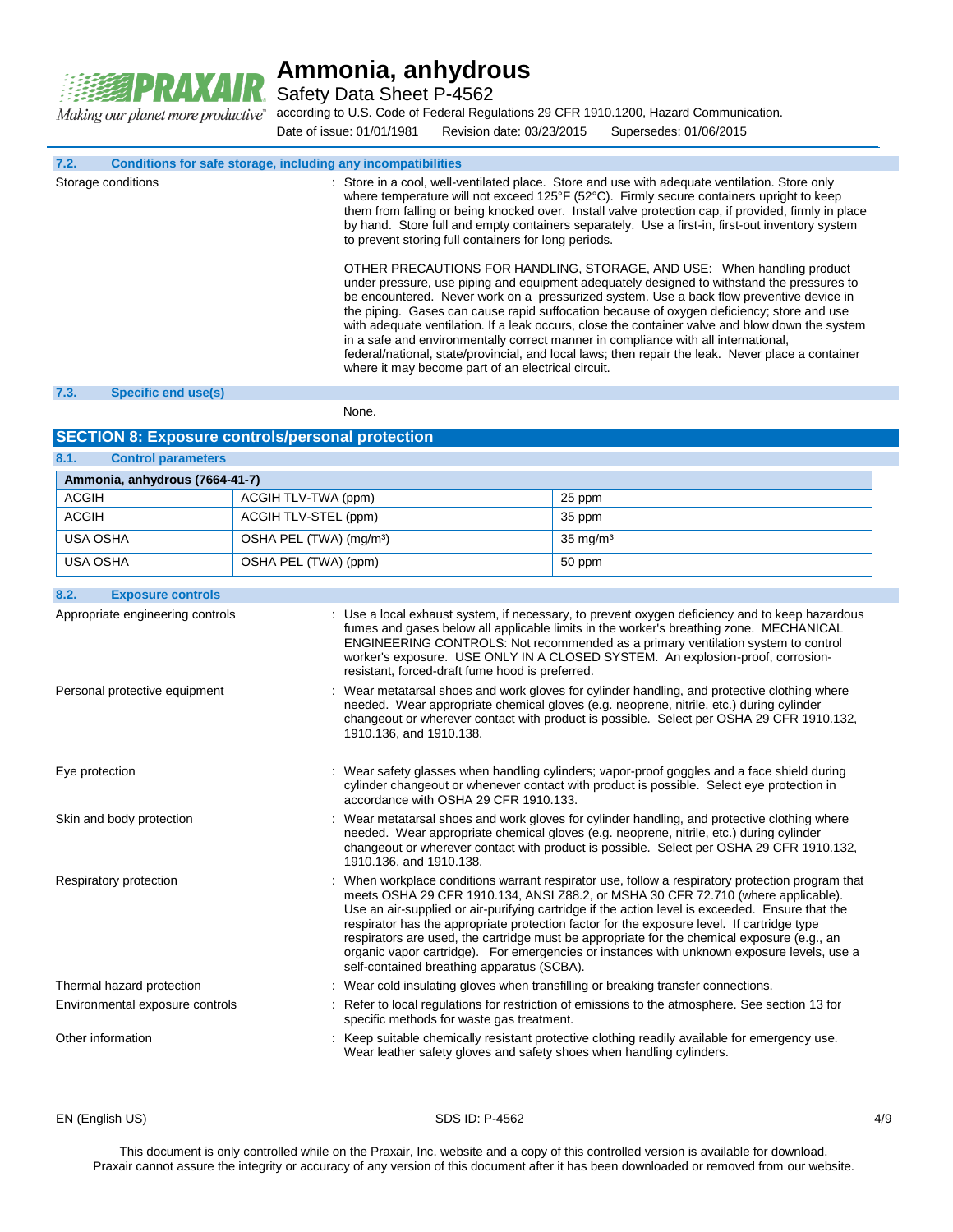

Safety Data Sheet P-4562

Making our planet more productive"

according to U.S. Code of Federal Regulations 29 CFR 1910.1200, Hazard Communication.

Date of issue: 01/01/1981 Revision date: 03/23/2015 Supersedes: 01/06/2015

| <b>SECTION 9: Physical and chemical properties</b>            |                                                                                                                                                       |
|---------------------------------------------------------------|-------------------------------------------------------------------------------------------------------------------------------------------------------|
| Information on basic physical and chemical properties<br>9.1. |                                                                                                                                                       |
| Physical state                                                | : Gas                                                                                                                                                 |
| Appearance                                                    | : Colorless gas. Liquid under pressure.                                                                                                               |
| Molecular mass                                                | $: 17$ g/mol                                                                                                                                          |
| Color                                                         | : Colorless.                                                                                                                                          |
| Odor                                                          | Ammoniacal.                                                                                                                                           |
| Odor threshold                                                | No data available                                                                                                                                     |
| pH                                                            | : Not applicable.                                                                                                                                     |
| Relative evaporation rate (butyl acetate=1)                   | : No data available                                                                                                                                   |
| Relative evaporation rate (ether=1)                           | : Not applicable.                                                                                                                                     |
| Melting point                                                 | : 77.7 °C                                                                                                                                             |
| Freezing point                                                | : No data available                                                                                                                                   |
| Boiling point                                                 | $: 33^{\circ}$ C                                                                                                                                      |
| Flash point                                                   | : No data available                                                                                                                                   |
| Critical temperature                                          | : 132 °C                                                                                                                                              |
| Auto-ignition temperature                                     | : 650 °C                                                                                                                                              |
| Decomposition temperature                                     | : No data available                                                                                                                                   |
| Flammability (solid, gas)                                     | ≥ 16 vol % 25                                                                                                                                         |
| Vapor pressure                                                | : 860 kPa                                                                                                                                             |
| Critical pressure                                             | : 11350 kPa                                                                                                                                           |
| Relative vapor density at 20 °C                               | : No data available                                                                                                                                   |
| Relative density                                              | : 0.7                                                                                                                                                 |
| Density                                                       | : 0.682 g/cm <sup>3</sup> (at -33 °C)                                                                                                                 |
| Relative gas density                                          | : 0.6                                                                                                                                                 |
| Solubility                                                    | : Water: 517000 mg/l                                                                                                                                  |
| Log Pow                                                       | : Not applicable.                                                                                                                                     |
| Log Kow                                                       | : Not applicable.                                                                                                                                     |
| Viscosity, kinematic                                          | : Not applicable.                                                                                                                                     |
| Viscosity, dynamic                                            | : Not applicable.                                                                                                                                     |
| <b>Explosive properties</b>                                   | : Not applicable.                                                                                                                                     |
| Oxidizing properties                                          | : None.                                                                                                                                               |
| <b>Explosion limits</b>                                       | : No data available                                                                                                                                   |
| <b>Other information</b><br>9.2.                              |                                                                                                                                                       |
| Gas group                                                     | : Liquefied gas                                                                                                                                       |
| Additional information                                        | : None.                                                                                                                                               |
| <b>SECTION 10: Stability and reactivity</b>                   |                                                                                                                                                       |
| 10.1.<br><b>Reactivity</b>                                    |                                                                                                                                                       |
|                                                               | No reactivity hazard other than the effects described in sub-sections below.                                                                          |
| 10.2.<br><b>Chemical stability</b>                            |                                                                                                                                                       |
|                                                               | Stable under normal conditions.                                                                                                                       |
| <b>Possibility of hazardous reactions</b><br>10.3.            |                                                                                                                                                       |
|                                                               | Hazardous reactions may occur on contact with certain chemicals. (Refer to the list of incompatible<br>materials section 10: "Stability-Reactivity"). |
| <b>Conditions to avoid</b><br>10.4.                           |                                                                                                                                                       |
|                                                               | Avoid moisture in installation systems.                                                                                                               |
|                                                               |                                                                                                                                                       |

EN (English US) 5/9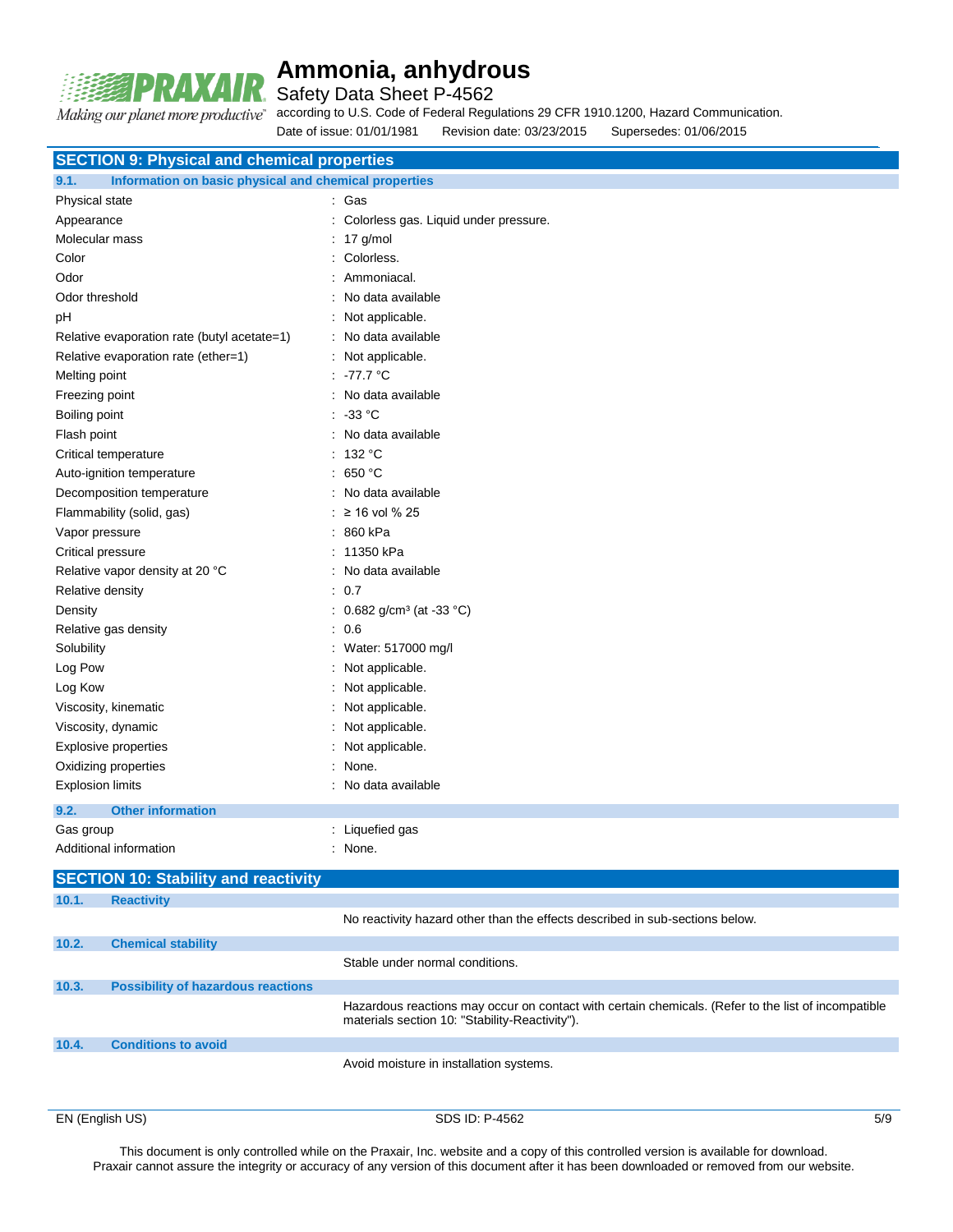

Safety Data Sheet P-4562

Making our planet more productive" according to U.S. Code of Federal Regulations 29 CFR 1910.1200, Hazard Communication.

Date of issue: 01/01/1981 Revision date: 03/23/2015 Supersedes: 01/06/2015

| 10.5. | Incompatible materials                  |                                                                                                                                          |
|-------|-----------------------------------------|------------------------------------------------------------------------------------------------------------------------------------------|
|       |                                         | Gold, silver, mercury, Oxidizing agents, Halogens, Halogenated compounds, Acids, Copper, Zinc,<br>Copper/Zinc alloys (Brass), Chlorates. |
| 10.6. | <b>Hazardous decomposition products</b> |                                                                                                                                          |
|       |                                         | The normal products of combustion are nitrogen and water. Hydrogen may be formed at<br>temperatures above 1,544°F (840°C).               |

### **SECTION 11: Toxicological information**

### **11.1. Information on toxicological effects**

| Acute toxicity                                        | : Inhalation: TOXIC IF INHALED.            |
|-------------------------------------------------------|--------------------------------------------|
| Ammonia, anhydrous ( \f )7664-41-7                    |                                            |
| LC50 inhalation rat (ppm)                             | 7338 ppm/1h                                |
| ATE US (gases)                                        | 700.000 ppmV/4h                            |
| ATE US (vapors)                                       | 3.000 mg/l/4h                              |
| ATE US (dust, mist)                                   | $0.500$ mg/l/4h                            |
| Skin corrosion/irritation                             | : CAUSES SEVERE SKIN BURNS AND EYE DAMAGE. |
|                                                       | pH: Not applicable.                        |
| Serious eye damage/irritation                         | : Not classified                           |
|                                                       | pH: Not applicable.                        |
| Respiratory or skin sensitization                     | : Not classified                           |
| Germ cell mutagenicity                                | : Not classified                           |
| Carcinogenicity                                       | : Not classified                           |
| Reproductive toxicity                                 | : Not classified                           |
| Specific target organ toxicity (single exposure)      | : Not classified                           |
| Specific target organ toxicity (repeated<br>exposure) | : Not classified                           |
| Aspiration hazard                                     | : Not classified                           |

| <b>SECTION 12: Ecological information</b>                                             |                                                                                           |  |
|---------------------------------------------------------------------------------------|-------------------------------------------------------------------------------------------|--|
| 12.1.<br><b>Toxicity</b>                                                              |                                                                                           |  |
| Ecology - general                                                                     | : VERY TOXIC TO AQUATIC LIFE. No ecological damage caused by this product.                |  |
| Ammonia, anhydrous (7664-41-7)                                                        |                                                                                           |  |
| LC50 fish 1                                                                           | 0.44 mg/l (Exposure time: 96 h - Species: Cyprinus carpio)                                |  |
| EC50 Daphnia 1                                                                        | 25.4 mg/l (Exposure time: 48 h - Species: Daphnia magna)                                  |  |
| LC50 fish 2                                                                           | 0.26 - 4.6 mg/l (Exposure time: 96 h - Species: Lepomis macrochirus)                      |  |
| <b>Persistence and degradability</b><br>12.2.                                         |                                                                                           |  |
| Ammonia, anhydrous (7664-41-7)                                                        |                                                                                           |  |
| Persistence and degradability<br>The substance is biodegradable. Unlikely to persist. |                                                                                           |  |
| 12.3.<br><b>Bioaccumulative potential</b>                                             |                                                                                           |  |
| Ammonia, anhydrous (7664-41-7)                                                        |                                                                                           |  |
| Log Pow                                                                               | Not applicable.                                                                           |  |
| Log Kow                                                                               | Not applicable.                                                                           |  |
| Bioaccumulative potential                                                             | Not expected to bioaccumulate due to the low log Kow (log Kow $<$ 4). Refer to section 9. |  |
| 12.4.<br><b>Mobility in soil</b>                                                      |                                                                                           |  |

| Ammonia, anhydrous (7664-41-7) |                                                                                             |
|--------------------------------|---------------------------------------------------------------------------------------------|
| Mobility in soil               | No data available.                                                                          |
| Ecology - soil                 | Because of its high volatility, the product is unlikely to cause ground or water pollution. |
|                                |                                                                                             |

EN (English US) 6/9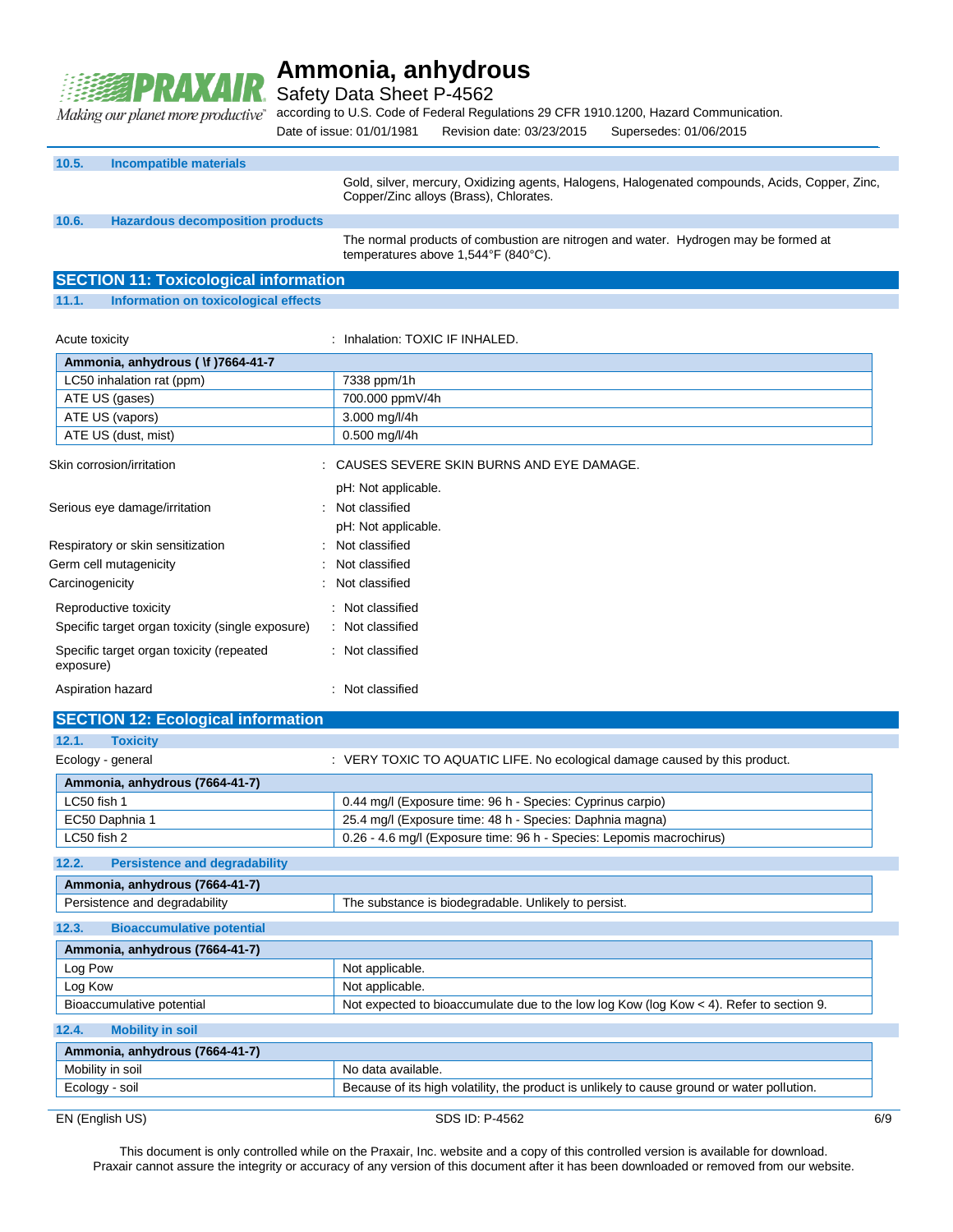

Safety Data Sheet P-4562

according to U.S. Code of Federal Regulations 29 CFR 1910.1200, Hazard Communication.

|                                       | Revision date: 03/23/2015<br>Date of issue: 01/01/1981<br>Supersedes: 01/06/2015 |
|---------------------------------------|----------------------------------------------------------------------------------|
| 12.5.<br><b>Other adverse effects</b> |                                                                                  |
| Other adverse effects                 | : May cause pH changes in aqueous ecological systems.                            |
| Effect on ozone layer                 | : None.                                                                          |
| Effect on the global warming          | : No known effects from this product.                                            |
|                                       |                                                                                  |

### **SECTION 13: Disposal considerations**

**13.1. Waste treatment methods**

Waste disposal recommendations : Do not attempt to dispose of residual or unused quantities. Return container to supplier.

### **SECTION 14: Transport information**

| In accordance with DOT                               |                                                                                                                                                                                                                                                                                                                                                                                                                                                                                                                                                                                                                                                                                                                                                      |
|------------------------------------------------------|------------------------------------------------------------------------------------------------------------------------------------------------------------------------------------------------------------------------------------------------------------------------------------------------------------------------------------------------------------------------------------------------------------------------------------------------------------------------------------------------------------------------------------------------------------------------------------------------------------------------------------------------------------------------------------------------------------------------------------------------------|
| Transport document description<br>UN-No.(DOT)        | : UN1005 Ammonia, anhydrous, 2.2<br><b>UN1005</b>                                                                                                                                                                                                                                                                                                                                                                                                                                                                                                                                                                                                                                                                                                    |
| Proper Shipping Name (DOT)                           | : Ammonia, anhydrous                                                                                                                                                                                                                                                                                                                                                                                                                                                                                                                                                                                                                                                                                                                                 |
| Department of Transportation (DOT) Hazard<br>Classes | : 2.2 - Class 2.2 - Non-flammable compressed gas 49 CFR 173.115                                                                                                                                                                                                                                                                                                                                                                                                                                                                                                                                                                                                                                                                                      |
| Hazard labels (DOT)                                  | : 2.2 - Non-flammable gas                                                                                                                                                                                                                                                                                                                                                                                                                                                                                                                                                                                                                                                                                                                            |
| <b>DOT Symbols</b>                                   | : D - Proper shipping name for domestic use only, or to and from Canada                                                                                                                                                                                                                                                                                                                                                                                                                                                                                                                                                                                                                                                                              |
| DOT Special Provisions (49 CFR 172.102)              | : 13 - The words Inhalation Hazard shall be entered on each shipping paper in association with<br>the shipping description, shall be marked on each non-bulk package in association with the<br>proper shipping name and identification number, and shall be marked on two opposing sides of<br>each bulk package. Size of marking on bulk package must conform to 172.302(b) of this<br>subchapter. The requirements of 172.203(m) and 172.505 of this subchapter do not apply.<br>T50 - When portable tank instruction T50 is referenced in Column (7) of the 172.101 Table, the<br>applicable liquefied compressed gases are authorized to be transported in portable tanks in<br>accordance with the requirements of 173.313 of this subchapter. |
| Marine pollutant                                     | : Yes                                                                                                                                                                                                                                                                                                                                                                                                                                                                                                                                                                                                                                                                                                                                                |
| <b>Additional information</b>                        |                                                                                                                                                                                                                                                                                                                                                                                                                                                                                                                                                                                                                                                                                                                                                      |
| Emergency Response Guide (ERG) Number                | $: 125 \, (UN1005); 154 \, (UN2672)$                                                                                                                                                                                                                                                                                                                                                                                                                                                                                                                                                                                                                                                                                                                 |
| Other information                                    | : No supplementary information available.                                                                                                                                                                                                                                                                                                                                                                                                                                                                                                                                                                                                                                                                                                            |
| Special transport precautions                        | : Avoid transport on vehicles where the load space is not separated from the driver's<br>compartment. Ensure vehicle driver is aware of the potential hazards of the load and knows<br>what to do in the event of an accident or an emergency. Before transporting product containers:<br>- Ensure there is adequate ventilation. - Ensure that containers are firmly secured. - Ensure<br>cylinder valve is closed and not leaking. - Ensure valve outlet cap nut or plug (where provided)<br>is correctly fitted. - Ensure valve protection device (where provided) is correctly fitted.                                                                                                                                                           |
| <b>Transport by sea</b>                              |                                                                                                                                                                                                                                                                                                                                                                                                                                                                                                                                                                                                                                                                                                                                                      |
| UN-No. (IMDG)                                        | : 1005                                                                                                                                                                                                                                                                                                                                                                                                                                                                                                                                                                                                                                                                                                                                               |
| Proper Shipping Name (IMDG)                          | AMMONIA, ANHYDROUS                                                                                                                                                                                                                                                                                                                                                                                                                                                                                                                                                                                                                                                                                                                                   |
| Class (IMDG)                                         | 2 - Gases                                                                                                                                                                                                                                                                                                                                                                                                                                                                                                                                                                                                                                                                                                                                            |
| MFAG-No                                              | : 125                                                                                                                                                                                                                                                                                                                                                                                                                                                                                                                                                                                                                                                                                                                                                |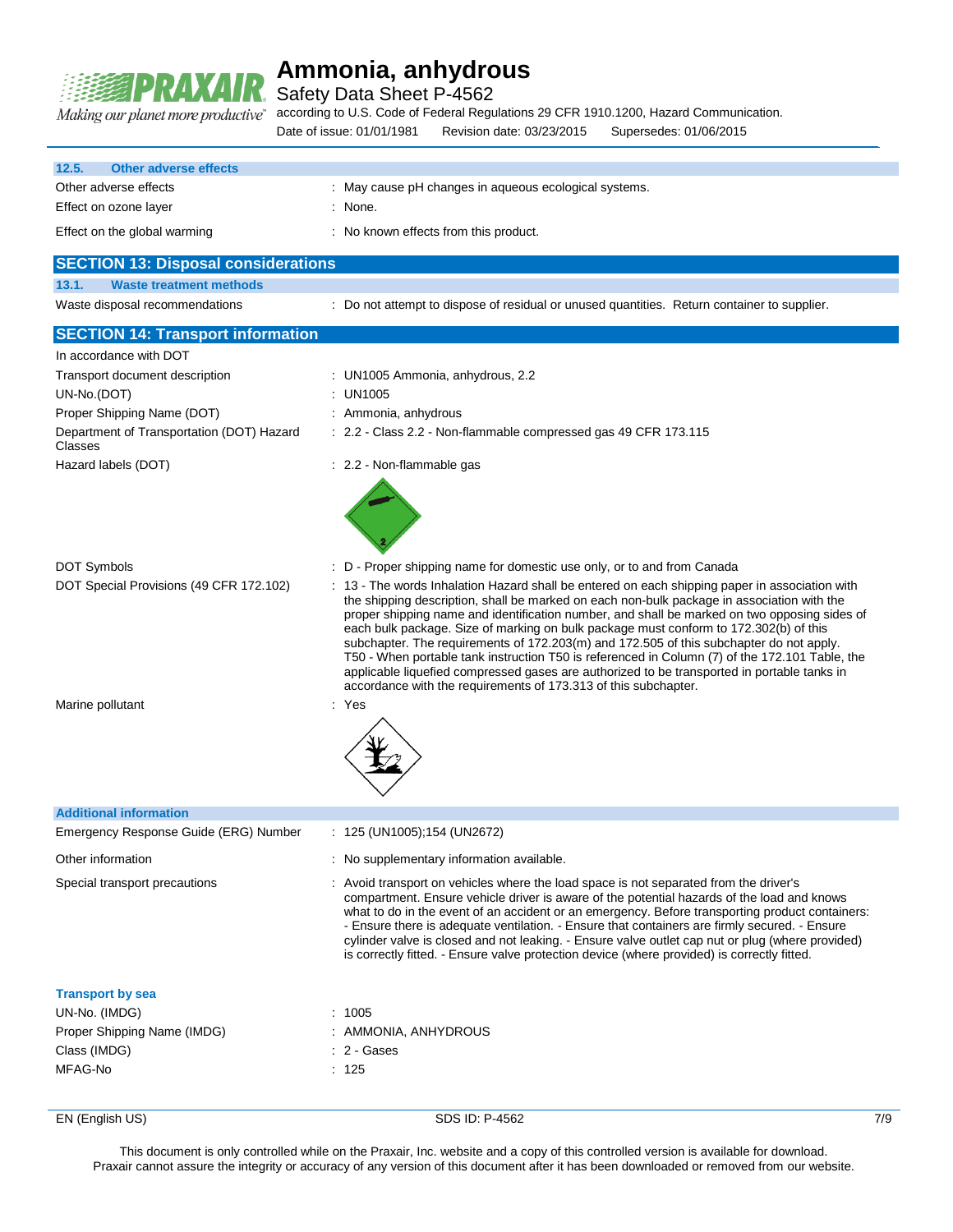

Safety Data Sheet P-4562

Making our planet more productive"

according to U.S. Code of Federal Regulations 29 CFR 1910.1200, Hazard Communication.

Date of issue: 01/01/1981 Revision date: 03/23/2015 Supersedes: 01/06/2015

#### **Air transport**

| UN-No.(IATA)                | :1005                                             |
|-----------------------------|---------------------------------------------------|
| Proper Shipping Name (IATA) | : Ammonia, anhydrous                              |
| Class (IATA)                | $\cdot$ 2                                         |
| Civil Aeronautics Law       | : Gases under pressure/Gases toxic under pressure |

| <b>SECTION 15: Regulatory information</b>                                 |                                                                                                                                                                                     |      |
|---------------------------------------------------------------------------|-------------------------------------------------------------------------------------------------------------------------------------------------------------------------------------|------|
| 15.1. US Federal regulations                                              |                                                                                                                                                                                     |      |
| Ammonia, anhydrous (7664-41-7)                                            |                                                                                                                                                                                     |      |
| Listed on the United States TSCA (Toxic Substances Control Act) inventory |                                                                                                                                                                                     |      |
| Listed on the United States SARA Section 302                              |                                                                                                                                                                                     |      |
| Listed on United States SARA Section 313                                  |                                                                                                                                                                                     |      |
| SARA Section 302 Threshold Planning Quantity<br>(TPQ)                     | 500                                                                                                                                                                                 |      |
| SARA Section 311/312 Hazard Classes                                       | Immediate (acute) health hazard<br>Delayed (chronic) health hazard<br>Sudden release of pressure hazard<br>Fire hazard                                                              |      |
| SARA Section 313 - Emission Reporting                                     | 1.0 % (includes anhydrous Ammonia and aqueous Ammonia from water<br>dissociable Ammonium salts and other sources, 10% of total aqueous Ammonia is<br>reportable under this listing) |      |
|                                                                           | Chemical(s) subject to the reporting requirements of Section 313 or Title III of the<br>Superfund Amendments and Reauthorization Act (SARA) of 1986 and 40 CFR<br>Part 372.         |      |
| Ammonia, anhydrous                                                        | CAS No 7664-41-7                                                                                                                                                                    | 100% |

### **15.2. International regulations**

**CANADA**

### **Ammonia, anhydrous (7664-41-7)**

Listed on the Canadian DSL (Domestic Substances List)

#### **EU-Regulations**

### **Ammonia, anhydrous (7664-41-7)**

Listed on the EEC inventory EINECS (European Inventory of Existing Commercial Chemical Substances)

#### **15.2.2. National regulations**

#### **Ammonia, anhydrous (7664-41-7)**

Listed on the AICS (Australian Inventory of Chemical Substances)

- Listed on IECSC (Inventory of Existing Chemical Substances Produced or Imported in China)
- Listed on the Japanese ENCS (Existing & New Chemical Substances) inventory
- Listed on the Korean ECL (Existing Chemicals List)
- Listed on NZIoC (New Zealand Inventory of Chemicals) Listed on PICCS (Philippines Inventory of Chemicals and Chemical Substances)
- 
- Japanese Poisonous and Deleterious Substances Control Law Listed on the Canadian IDL (Ingredient Disclosure List)

#### **15.3. US State regulations**

| Ammonia, anhydrous (7664-41-7)                                         |     |  |
|------------------------------------------------------------------------|-----|--|
| U.S. - California - Proposition 65 - Carcinogens List                  | No. |  |
| U.S. - California - Proposition 65 - Developmental<br>Toxicity         | No  |  |
| U.S. - California - Proposition 65 - Reproductive<br>Toxicity - Female | No  |  |